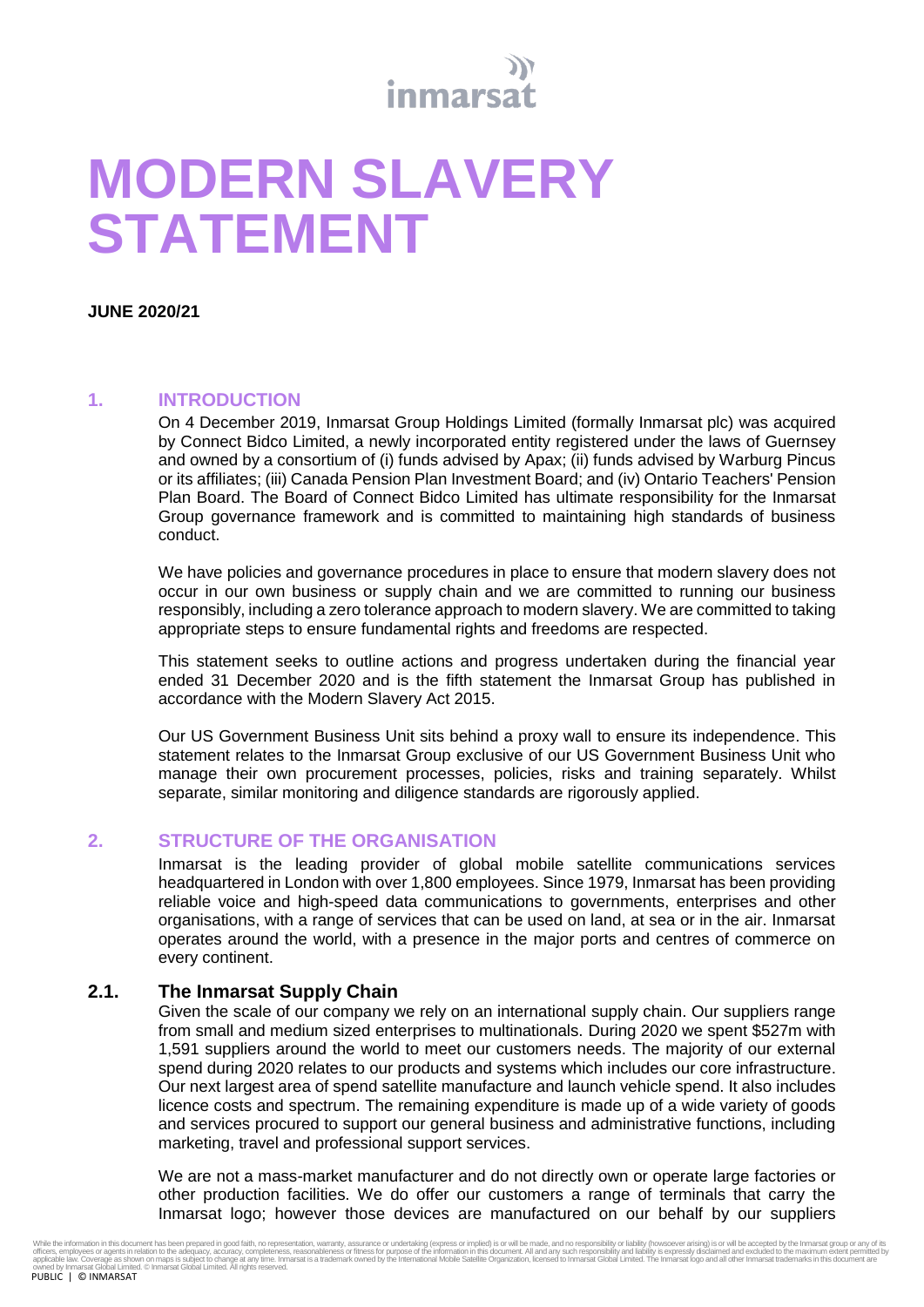according to our specifications. We do not own, operate or control the manufacturing plants that make Inmarsat branded hardware, nor are we a handler of raw materials or commodities.

Procurement is a highly centralised function within the business. All of our supplier data (direct and indirect) is under the remit of the Global Procurement team. The procurement process is designed to ensure fair treatment of suppliers though our sourcing and once on boarded through our Supplier Relationship Management programme. The majority of our external spend is managed by our VP Global Procurement.

# **3. POLICES AND PRACTICES**

#### **3.1. The Inmarsat Code of Business Conduct and Ethics**

The Inmarsat Code of Business Conduct and Ethics sets out the principles to which all Inmarsat's staff and contractors are expected to adhere and advocate in meeting these standards. This applies to Connect Bidco Limited, Inmarsat Group Holdings Limited and all its subsidiaries including its directors, officers, employees and contractors and aligns our policies, culture and legal obligations into one document.

#### **3.2. Human Rights Policy**

The Inmarsat Human Rights Policy reinforces our ongoing commitment to responsible business and our zero tolerance approach to modern slavery. Introduced in 2019 the Policy sets out a culture of respecting and protecting communities in which we work to provide a positive impact on human rights.

## **3.3. Supplier Code of Conduct**

The Inmarsat Supplier Code of Conduct holds suppliers to account for standards of ethical behaviour, environmental awareness, health and safety and other relevant working practices. It was introduced during 2019 to all new suppliers and progressively to existing suppliers with spend in excess of \$1m. Suppliers with spend in excess of \$500k were also rigorously targeted. During 2020 we built our Supplier Code of Conduct into our purchase order processes to regularly refresh our suppliers' commitment to our working policies and ethical standards. Development and implementation of the Supplier Code of Conduct is led by the VP Global Procurement

## **3.4. Speak Up Policy**

During 2019 Inmarsat published a new Speak up Policy, which, in conjunction with the whistleblowing hotline, is designed encourage Inmarsat staff to highlight concerns in confidence – including any modern slavery concerns. Everyone who raises a concern in good faith is treated fairly regardless of the outcome of any subsequent investigation. The Speak up Policy is overseen by the Compliance team and senior executives review each individual complaint reported. Any concern raised is formally, robustly and independently investigated and then monitored to verify any corrective action or remediation has been conducted.

During 2020 we ran a 'speak up' campaign designed to promote the existence and principles of the Speak up Policy. The campaign was publicised on lock screens reaching staff globally.

During 2020 there were 0 (zero) reports of modern slavery concerns via this hotline.

# **4. DUE DILIGENCE**

#### **4.1. Supplier Due Diligence**

Inmarsat takes seriously its responsibilities in ensuring the supply chain is robust, auditable and compliant with legislation. Factors such as locations, industries and activities with a history of poor labour standards are considered when determining whether a more detailed evaluation of the supplier is required.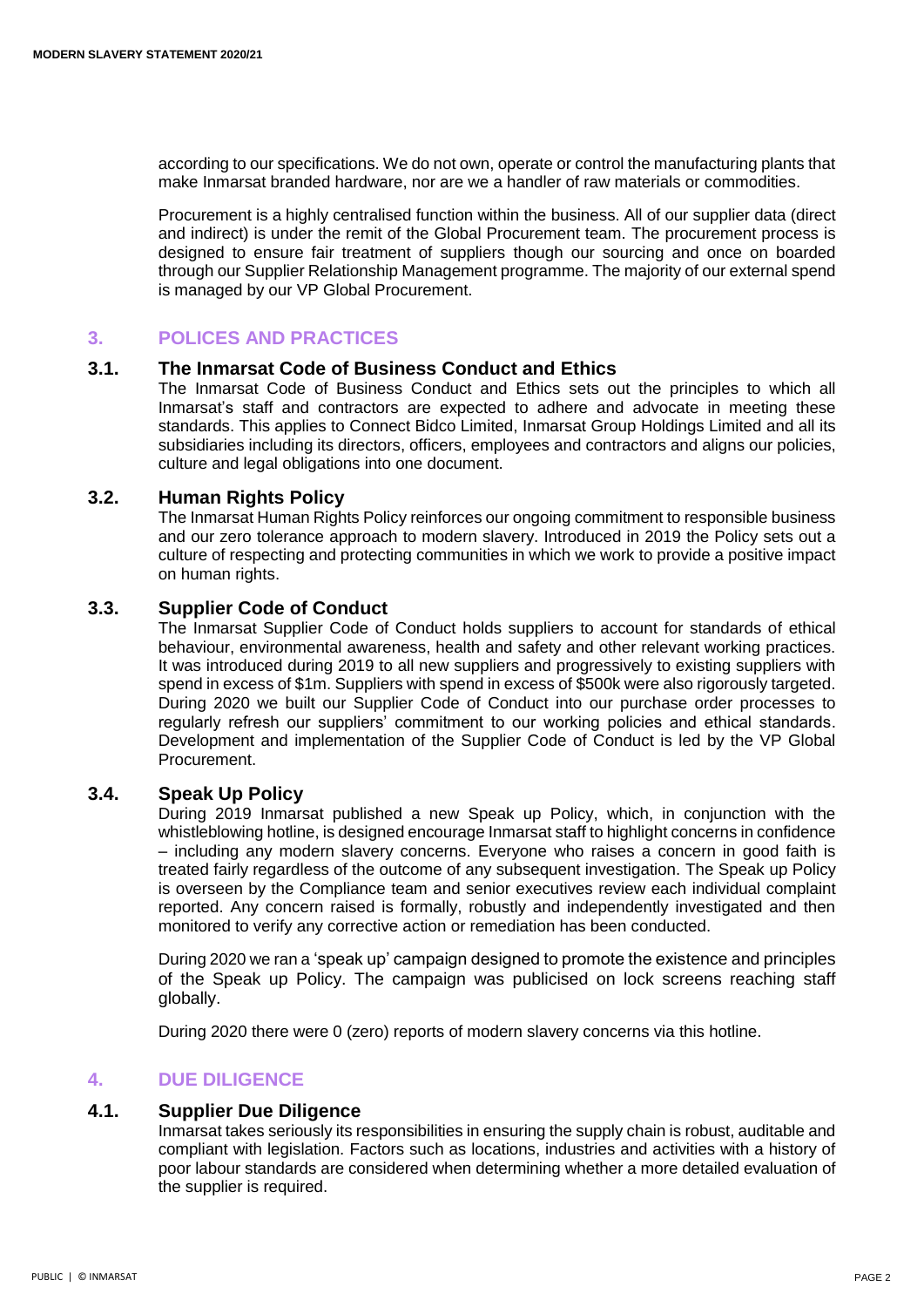Inmarsat requires every new supplier to confirm compliance with UK legislation, including modern slavery as well as any local legislation as applicable. Responses are reviewed and evaluated to ensure our suppliers mirror our values and culture in relation to these important practices.

A supplier providing an incomplete or unsatisfactory response triggers a review which may result in the supplier being rejected. If a potential new supplier is found to be non-compliant, where feasible we try to work with them to help enhance their capabilities and address the issues of concern, using corrective action plans.

During 2019, new supplier screening software was implemented to enhance Inmarsat's capabilities in supplier risk assessment and this will automatically monitor suppliers going forwards. This software monitors real time adverse media, human rights and modern slavery concerns. Our compliance team who support the procurement function with these reviews, also undertake specific and enhanced screening checks where necessary.

#### **4.2. Terms and Conditions**

Inmarsat's standard contract templates include reference to supplier performance and this includes ongoing ethical standards and compliance with our policies. This ensures that any commitments made at the due diligence/pre-qualification stage are underpinned by a contractual requirement and are legally enforceable. Additional protection is provided by other contractual provisions such as the right to audit.

## **5. RISK ANALYSIS AND NEXT STEPS**

We continue to review all of our key suppliers to identify those operating in countries of higher risk of forced labour. The vast majority of Inmarsat suppliers are located in very low risk areas, with most of those working in sectors that are not considered to be high risk sectors. We continue to use this risk-based approach in our procurement processes to minimise the risk of forced labour in our supply chain.

# **6. TRAINING**

#### **6.1. Speak up**

Inmarsat's Speak up Policy encourages employees to raise anonymous and confidential concerns about the actions of business partners, managers and other employees. The scheme can be used for anything of concern including corruption, human rights and other areas of concern. There are a number of ways our employees can raise concerns, including via our anonymous external confidential phone reporting hotline, in local language, that is prominently communicated to all employees and contractors. Employees are trained annually on Speak up as part of the annual Code of Business Conduct and Ethics training programme.

#### **6.2. Code of Business Conduct and Ethics training**

Inmarsat operates a mandatory Code of Business Conduct and Ethics training programme. Employees are required to complete this on an annual basis and it includes training on Ethics, Anti-Bribery, Modern Slavery and Human Rights.

During 2020 98% of active employees and contractors around the world completed the elearning training.

#### **7. SUMMARY**

The ongoing approach that Inmarsat will take in addressing this important issue is threefold: Education and Training, Identification of Risk and Accountability.

# **7.1. Education and Training**

Whilst it is explicit in the remit of Inmarsat's global procurement team to know and understand its supply chain and the risks associated with it, Inmarsat believes that modern slavery and its implications need to be understood throughout the business. Inmarsat requires its employees,